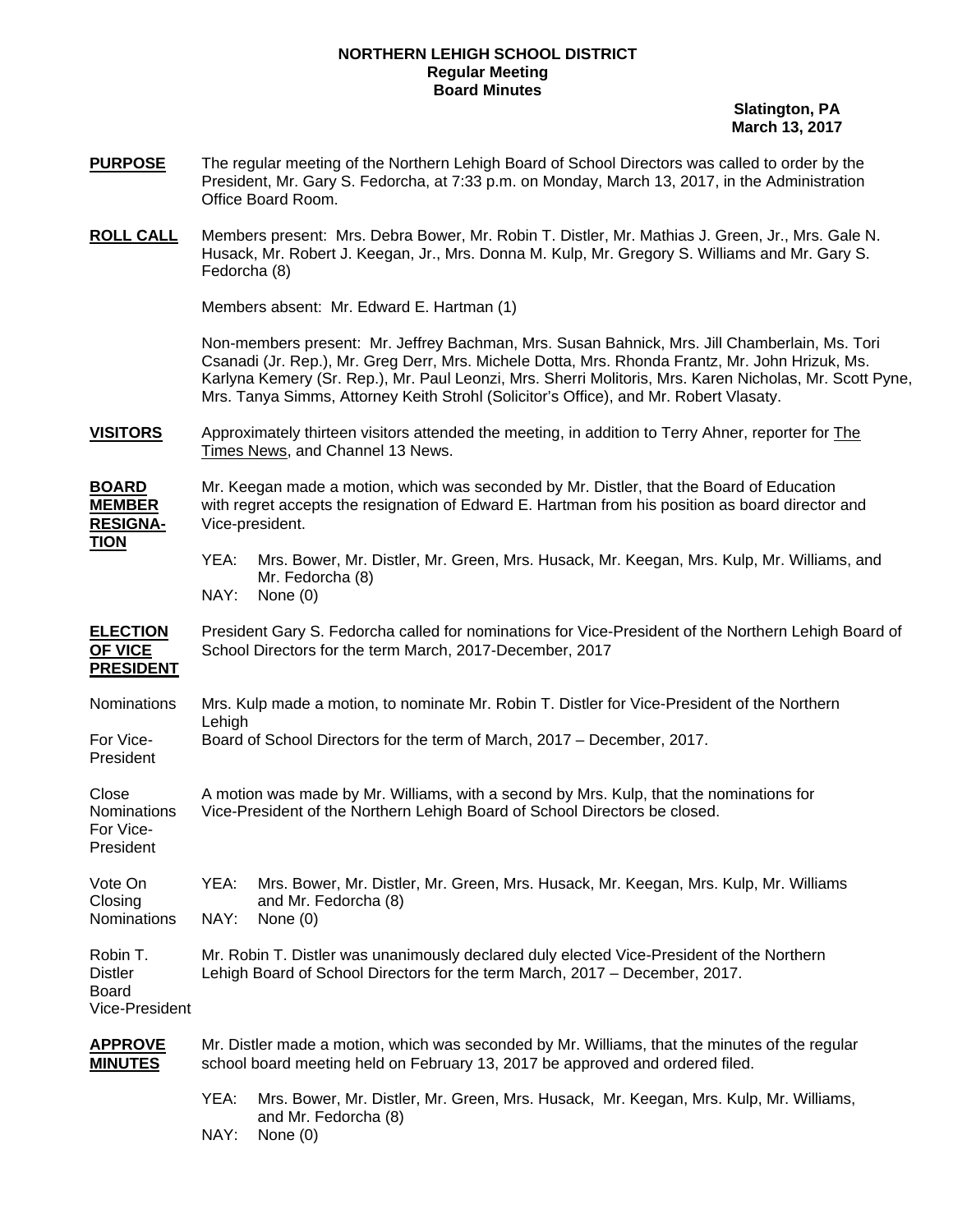# **BOARD REPORTS**

**SPECIAL** Carbon Lehigh Intermediate Unit - Mrs. Husack reported that there was no meeting in February.

 Legislative Report – Mrs. Bower reported that the governor's budget was presented on February 7, 2017. The governor is working on pensions and he did implement a hiring freeze. Mrs. Bower reported that the 21<sup>st</sup> annual edition of Quality Counts was released which is a state's report card. Pennsylvania finished eighth  $(8<sup>th</sup>)$  among the 50 states. Below is a chart with how Pennsylvania finished versus the national average in each category. Mrs. Bower thanked the teachers and the board of education for helping to make this score possible.

|                      |       |                |              | Quality       |              |             |              |       |
|----------------------|-------|----------------|--------------|---------------|--------------|-------------|--------------|-------|
|                      |       | Quality        |              | <b>Counts</b> |              | Quality     |              |       |
|                      |       | Counts 2017    |              | 2017          |              | Counts 2017 |              |       |
|                      |       | Chance for     |              | School        |              | $K-12$      |              |       |
| <b>Overall Grade</b> |       | <b>Success</b> |              | Finance       |              | Achievement |              |       |
|                      | Total |                | <b>Total</b> |               | <b>Total</b> |             | <b>Total</b> |       |
| Grade                | Grade | Grade          | Score        | Grade         | Score        | Grade       | Score        |       |
| B                    | 80.2  | <b>B-</b>      | 81.4         | B             | 84.5         |             | 74.6         | PA    |
|                      |       |                |              |               |              |             |              | Nat'l |
|                      | 74.2  | C+             | 77.6         |               | 73.9         | C-          | 71           | Avg.  |
|                      |       |                |              |               |              |             |              |       |

 Student Representatives to the Board Report –Ms. Karlyna Kemery and Ms. Tori Csanadi distributed the written student representative report and verbally reported on its contents.

Business Manager's Report – Mrs. Frantz reported that she recently attended a Lehigh Valley Business Manager's meeting and Congressman Charlie Dent as well as other state legislators from Pennsylvania were in attendance. Pension reform, charter school reform and tax reform were all discussed. The one item they did agree on, was that tax reform will pass one way or another, but not in its current form.

Federal and Other Programs Update - Mrs. Nicholas reported that Slatington Elementary School now has a 3-D printer which the fifth  $(5<sup>th</sup>)$  grade students utilized as part of their anatomy research project on organs. When asked if this project made them want to go into the medical profession, they replied no, they want to work for a company that utilizes this technology. Ironically, our eighth  $(8<sup>th</sup>)$  grade team had just completed the "What's so Cool about Manufacturing?" project with ProtoCAM who utilizes 3-D technology to create prototypes for companies around the world. Mr. Bennett has been the advisor of the "What's so Cool About Manufacturing?" for four years, and each year our team has won a trophy.

Mrs. Nicholas reported that the Middle School is now utilizing a new assessment called STAR. This assessment allows the teachers to develop a more personalized curriculum for the students. Mrs. Nicholas added that additional honors and A/P courses will be offered in Social Studies at the High School next year. The teachers are 100% behind this and wanted the curriculum in advance so they are better prepared. Mrs. Nicholas thanked all of the teachers and administrators for the exciting things happening in the district.

Mr. Fedorcha asked that Mrs. Chamberlain tell her staff and students that we are all very proud of them.

Mr. Fedorcha announced that due to the impending weather and a prior family commitment, Mr. Michaels was not in attendance this evening.

Mr. Fedorcha reported that an executive session was held prior to tonight's meeting to discuss personnel issues.

**PERSONNEL** Mrs. Kulp made a motion, which was seconded by Mr. Keegan that the Board of Education approves the following personnel items:

Family Medical Approve the request of employee #1510 to take a Family Medical Leave beginning on March 27, 2017,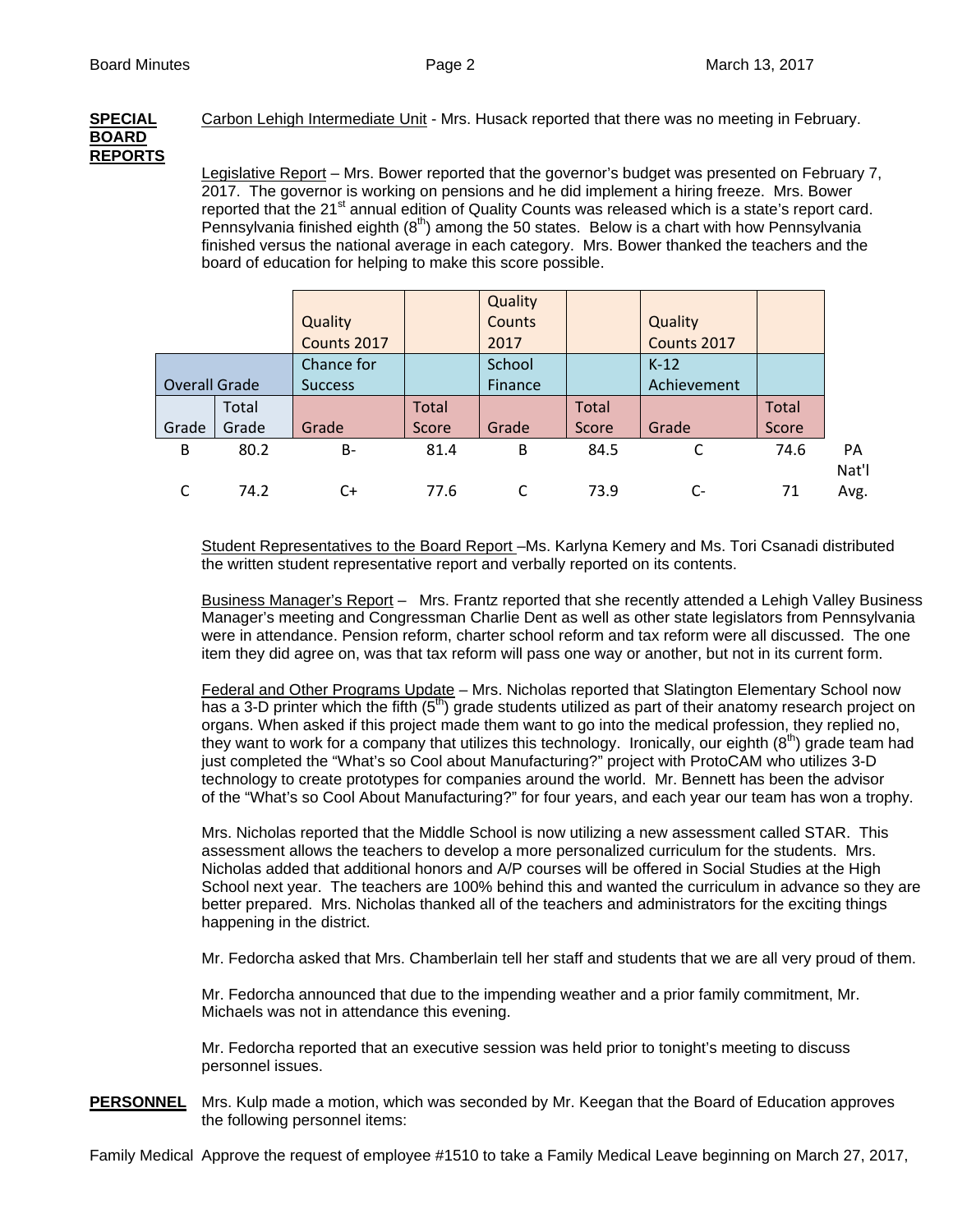| <b>Board Minutes</b>                     |                                                                                                                                                                                                                                                                                                                                                                                                                                                                                                                                                                                                                                                                                                          | Page 3                          | March 13, 2017                                                                                                                                   |  |  |  |  |  |
|------------------------------------------|----------------------------------------------------------------------------------------------------------------------------------------------------------------------------------------------------------------------------------------------------------------------------------------------------------------------------------------------------------------------------------------------------------------------------------------------------------------------------------------------------------------------------------------------------------------------------------------------------------------------------------------------------------------------------------------------------------|---------------------------------|--------------------------------------------------------------------------------------------------------------------------------------------------|--|--|--|--|--|
| Leave<br><b>PERSONNEL</b><br>(cont.)     | for her own medical reasons. Employee is requesting to use accumulated sick days. Upon<br>exhaustion of sick days, employee is requesting a family medical leave. Employee plans to return<br>to her current position upon release from her physician.<br>Approve the request of employee #6790 to take a Family Medical Leave of absence for the birth<br>of twins, beginning on or about April 24, 2017. Employee is requesting to use accumulated sick<br>days. Upon exhaustion of sick days, employee is requesting a twelve week family medical leave.<br>Employee plans to return to her current teaching position upon exhaustion of her twelve week<br>medical leave.                            |                                 |                                                                                                                                                  |  |  |  |  |  |
| <b>Unpaid Leave</b>                      | Approve the request of employee #3845 to extend her Unpaid Leave of absence according to<br>Appendix D of the 2016-2017 CBA, from March 31, 2017 until the end of the 2016-2017 school year<br>due to complications and setbacks. Employee plans to return to her current teaching position at the<br>beginning of the 2017-2018 school year.                                                                                                                                                                                                                                                                                                                                                            |                                 |                                                                                                                                                  |  |  |  |  |  |
| Salary<br>Adjustments                    | Acknowledge the following teacher who has completed the requirements per the Collective<br>Bargaining Agreement that would entitle them to a salary increase for the second half of the<br>2016-2017 school year:                                                                                                                                                                                                                                                                                                                                                                                                                                                                                        |                                 |                                                                                                                                                  |  |  |  |  |  |
|                                          | Janelle Scheckler<br>From:<br>To:                                                                                                                                                                                                                                                                                                                                                                                                                                                                                                                                                                                                                                                                        | Step 1B+24<br>Step 1M           |                                                                                                                                                  |  |  |  |  |  |
| Professional<br>Contracts                | According to Article II - 1108, subsection (b) of the School Code: "a temporary professional<br>employee, initially employed by a school district on or after June 30, 1996, whose work has<br>been certified by the district superintendent to the secretary of the school district, during the<br>last four (4) months of the third year of such service, as being satisfactory, shall thereafter be a<br>"professional employee" within the meaning of this article." Therefore, it is recommended to<br>approve "professional employee" status as per the school code for the following teachers who<br>have satisfactorily completed three years of service to the Northern Lehigh School District: |                                 |                                                                                                                                                  |  |  |  |  |  |
|                                          | Steven Jonkman                                                                                                                                                                                                                                                                                                                                                                                                                                                                                                                                                                                                                                                                                           |                                 |                                                                                                                                                  |  |  |  |  |  |
| Co-Curricular<br>Resignation             | the 2017-2018 school year.                                                                                                                                                                                                                                                                                                                                                                                                                                                                                                                                                                                                                                                                               |                                 | Accept the resignation of Amanda Dietz from her position as Assistant Field Hockey Coach for                                                     |  |  |  |  |  |
| Appointment<br>2016-2017                 | Co-Curricular Jason Reinhard                                                                                                                                                                                                                                                                                                                                                                                                                                                                                                                                                                                                                                                                             | <b>Assistant Softball Coach</b> | \$3,081.00                                                                                                                                       |  |  |  |  |  |
| Co-Curricular<br>Volunteers<br>2016-2017 | <b>Assistant Track &amp; Field Coach</b><br>Lori-Beth Guelcher                                                                                                                                                                                                                                                                                                                                                                                                                                                                                                                                                                                                                                           |                                 |                                                                                                                                                  |  |  |  |  |  |
| Substitute<br>Non-Instruct-<br>ional     | Approve the following individual as substitute instructional aide for the 2016-2017 school year at<br>the 2016-2017 substitute rate as approved on the Supplemental Personnel Salary Schedule:                                                                                                                                                                                                                                                                                                                                                                                                                                                                                                           |                                 |                                                                                                                                                  |  |  |  |  |  |
|                                          | <b>Christine Tedaldi</b>                                                                                                                                                                                                                                                                                                                                                                                                                                                                                                                                                                                                                                                                                 |                                 |                                                                                                                                                  |  |  |  |  |  |
|                                          | Approve the following individual as substitute custodian for the 2016-2017 school year at<br>the 2016-2017 substitute rate as approved on the Supplemental Personnel Salary Schedule:                                                                                                                                                                                                                                                                                                                                                                                                                                                                                                                    |                                 |                                                                                                                                                  |  |  |  |  |  |
|                                          | Sabrina Clouse                                                                                                                                                                                                                                                                                                                                                                                                                                                                                                                                                                                                                                                                                           |                                 |                                                                                                                                                  |  |  |  |  |  |
| Appointment<br>Instructional             | Thomas Bold*<br>Assignment:                                                                                                                                                                                                                                                                                                                                                                                                                                                                                                                                                                                                                                                                              |                                 | <b>Temporary Vacancy Replacement</b><br>Peters Elementary School 1 <sup>st</sup> Grade Teacher replacing<br>an employee on family medical leave. |  |  |  |  |  |
|                                          | Salary:<br>Effective:                                                                                                                                                                                                                                                                                                                                                                                                                                                                                                                                                                                                                                                                                    | On or about April 24, 2017      | Substitute Teacher Rate Days 1-30; Day 31 and<br>beyond \$46,875.00 prorated (Step 1 Bachelors on the<br>2016-2017 CBA Salary Schedule)          |  |  |  |  |  |
|                                          | <b>Termination Date</b>                                                                                                                                                                                                                                                                                                                                                                                                                                                                                                                                                                                                                                                                                  | On or about June 8, 2017        |                                                                                                                                                  |  |  |  |  |  |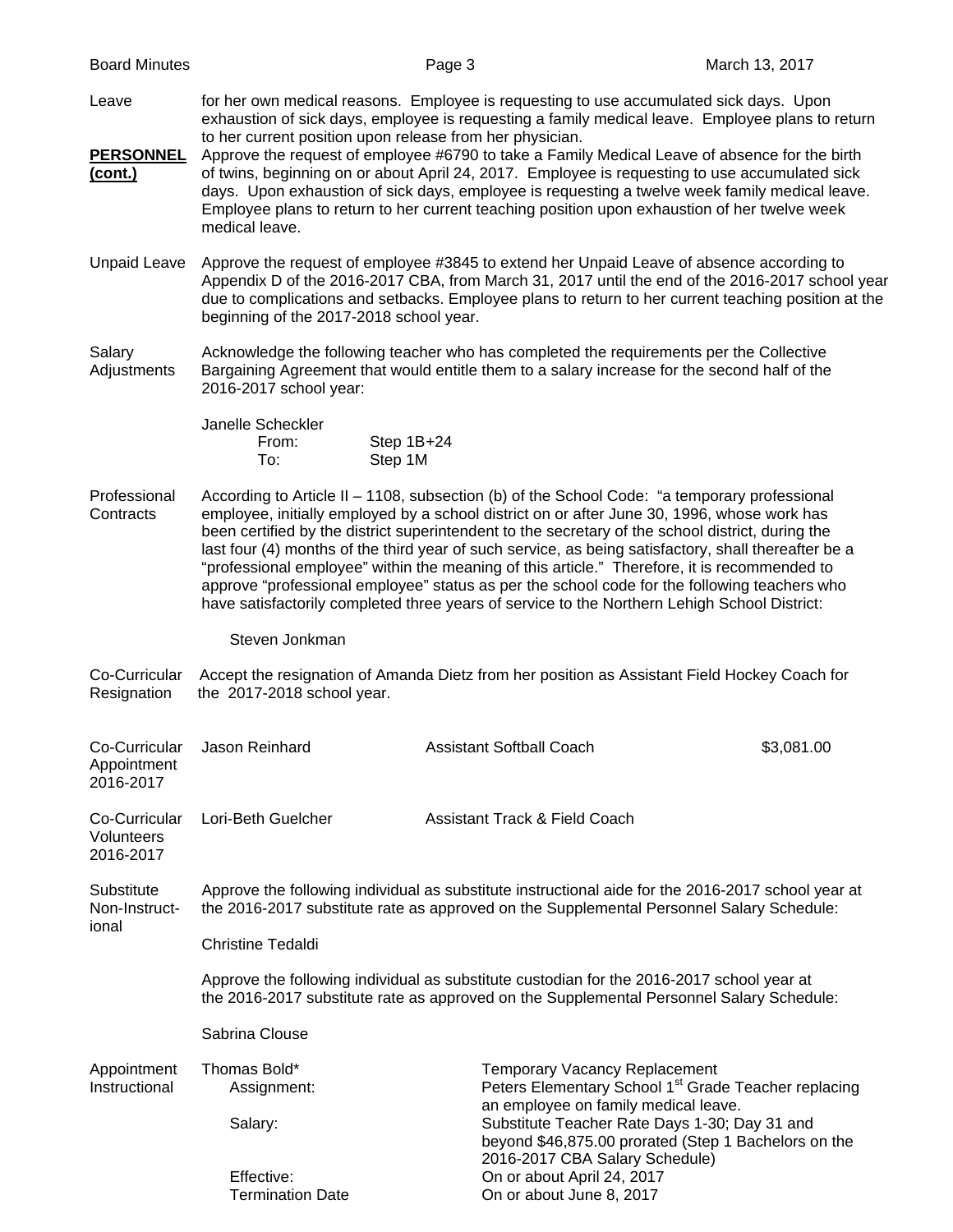**\* Pending Verification of Missing Personnel File Items** 

## **PERSONNEL** Jennifer Jones\* Licensed Health Room Attendant **(cont.)** Assignment: District Wide LPN<br>
Appointment Salary: \$21.28 Per Hour/5 Appointment Salary: \$21.28 Per Hour/5 % Hours Per Day/5 Days Per Week Non-Instruct- during the school year ional Effective: March 14, 2017  **\* Pending Verification of Missing Personnel File Items \*60 Day Probationary period ending May 12, 2017** YEA: Mrs. Bower, Mr. Distler, Mr. Green, Mrs. Husack, Mr. Keegan, Mrs. Kulp, Mr. Williams, and Mr. Fedorcha (8) NAY: None (0) **POLICY** Mr. Robin Distler made a motion, which was seconded by Mrs. Bower, that the Board of Education approves the following policy items: Board Policy Approve school board policy #103 – Programs – Nondiscrimination in School and Classroom Second Practices, as presented after second reading. Reading Approve school board policy #248 – Pupils – Unlawful Harassment, as presented after second reading. Approve school board policy #251 – Pupils - Homeless Students, as presented after second reading. Approve school board policy #255 – Pupils – Educational Stability for Children in Foster Care, as presented after second reading. Approve school board policy #348 – Employees – Unlawful Harassment, as presented after second reading. School Lunch Approve the recommendation of the administration that, effective August 28, 2017, school Prices breakfast and lunch prices be increased as follows: 2017-2018 Elementary Schools – Breakfast from \$1.35 to \$1.45 Lunch from \$2.45 to \$2.55 Middle School & High School – Breakfast from \$1.85 to \$1.95 Lunch from \$2.70 to \$2.80 Le-Nor-Co Approve to authorize the agreement to become a member of the Le-Nor-Co Purchasing Membership Cooperative for joint purchasing of materials, supplies, equipment, and any other products or Agreement services related to the operation of the food service department. There is no fee associated with membership. YEA: Mrs. Bower, Mr. Distler, Mr. Green, Mrs. Husack, Mr. Keegan, Mrs. Kulp, Mr. Williams, and Mr. Fedorcha (8) NAY: None (0) **CONFER-** Mr. Distler made a motion, which was seconded by Mr. Williams, that the Board of Education **ENCES** approves the following conference: Michele Dotta – PA Association of Pupil Services Administrators: Avoiding the Potholes on the Road to Resiliency – April 20-21, 2017 – Eden Resort – Lancaster, PA – Registration: \$295.00; Meals: \$32.00, Travel: \$78.00 – Total Approximate Cost: \$405.00 – Funding: Special Education Budget. Krystle-Dawn Tiedeman – Pennsylvania School Librarians Association – Immersion Experience in Leadership – June 19-21, 2017 - Chambersburg, PA – Travel: \$140.17 - Total Approximate Cost: \$140.17 – Funding: High School Library Budget.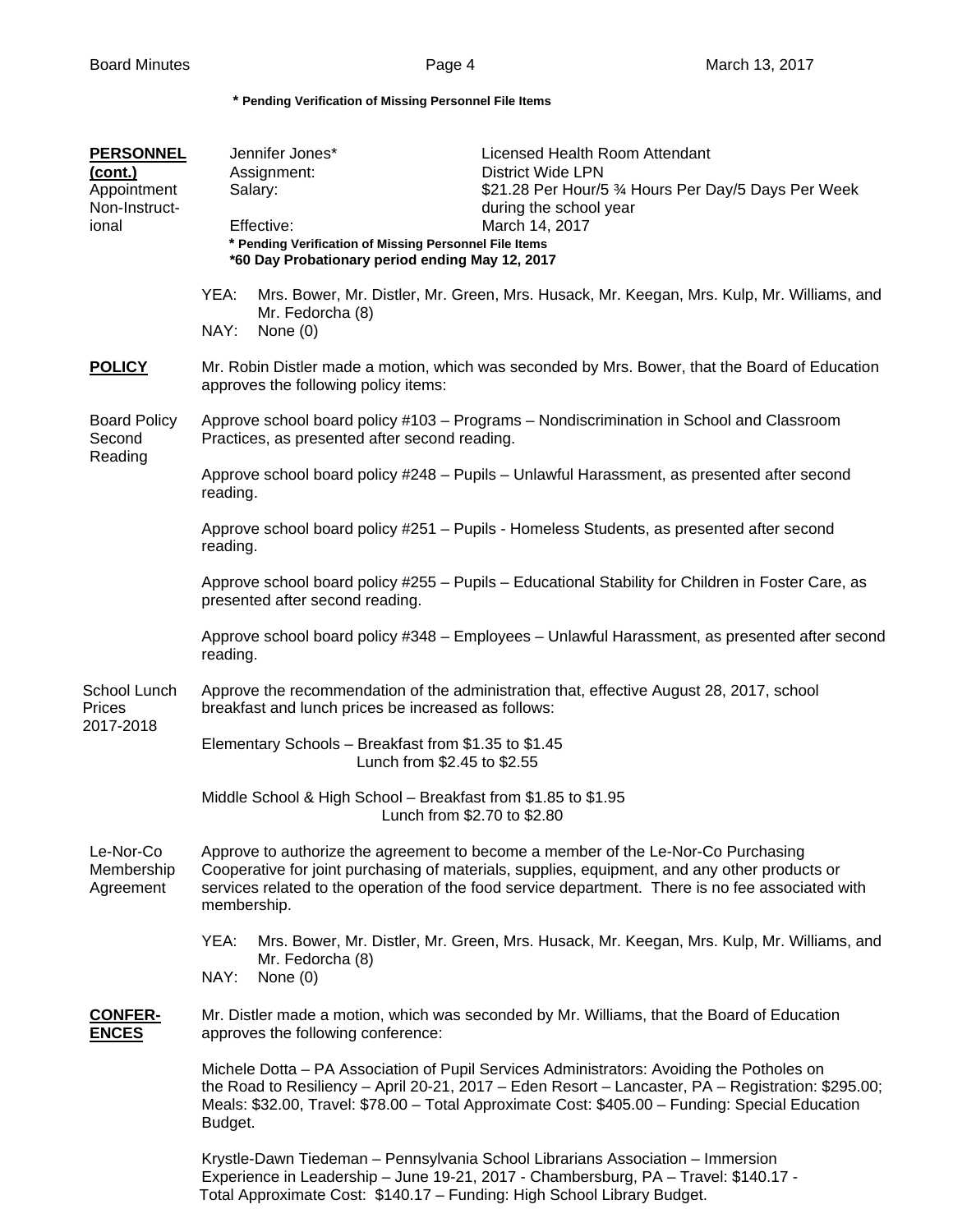|  | <b>CONFER-</b><br><b>ENCES</b><br>(cont.)                                                                                                                       | Krystle-Dawn Tiedeman - Pennsylvania School Librarians Association - Key Communicators<br>Network - July 11-12, 2017 - Hershey, PA - Travel: \$79.39 - Total Approximate Cost: \$79.39 -<br>Funding: High School Library Budget                                                                                                                                                                                                                                                                                                                                                                       |  |  |  |  |
|--|-----------------------------------------------------------------------------------------------------------------------------------------------------------------|-------------------------------------------------------------------------------------------------------------------------------------------------------------------------------------------------------------------------------------------------------------------------------------------------------------------------------------------------------------------------------------------------------------------------------------------------------------------------------------------------------------------------------------------------------------------------------------------------------|--|--|--|--|
|  |                                                                                                                                                                 | YEA:<br>Mrs. Bower, Mr. Distler, Mr. Green, Mrs. Husack, Mr. Keegan, Mrs. Kulp, Mr. Williams, and<br>Mr. Fedorcha (8)<br>NAY:<br>None $(0)$                                                                                                                                                                                                                                                                                                                                                                                                                                                           |  |  |  |  |
|  | <b>CURRIC-</b><br><b>ULUM AND</b><br><b>INSTRUC-</b><br><b>TION</b><br><b>CLIU #21</b><br>Notice of<br>Adoption of<br>Policies,<br>Procedures &<br>Use of Funds | Mr. Williams made a motion, which was seconded by Mrs. Husack, that the Board of Education<br>approves the following curriculum and instruction items:                                                                                                                                                                                                                                                                                                                                                                                                                                                |  |  |  |  |
|  |                                                                                                                                                                 | Approve to adopt the Carbon Lehigh Intermediate Unit's Notice of Adoption of Policies,<br>Procedures and Use of Funds by School District for submission with the 2017-2018 IDEA B,<br>Section 611 project application, as presented.                                                                                                                                                                                                                                                                                                                                                                  |  |  |  |  |
|  | <b>CLIU Special</b><br>Education<br><b>Services</b><br>Agreement<br>2017-2018                                                                                   | Approve to authorize the superintendent to execute an agreement between the Northern Lehigh<br>Lehigh School District and the Carbon Lehigh Intermediate Unit #21 to provide special education<br>services for the 2017-2018 school year.                                                                                                                                                                                                                                                                                                                                                             |  |  |  |  |
|  | <b>OLSDH</b><br><b>Official Local</b><br><b>School District</b><br>Holidays                                                                                     | Approve the resolution to identify Official Local School District Holidays (OLSDH) in accordance<br>with PA School Code Section 1502.                                                                                                                                                                                                                                                                                                                                                                                                                                                                 |  |  |  |  |
|  | 2017-2018<br>School<br>Calendar                                                                                                                                 | Approve the 2017-2018 Northern Lehigh School District Calendar as presented.                                                                                                                                                                                                                                                                                                                                                                                                                                                                                                                          |  |  |  |  |
|  | Dual Enroll-<br>ment<br>Agreement<br>2017-2020                                                                                                                  | Approve administration to enter into a partnership agreement with Lehigh Carbon Community<br>College in order to provide our students with greater options to earn concurrent high school/<br>college credit. The term of the Dual Enrollment Partnership Proposal between Northern Lehigh<br>School District and Lehigh Carbon Community College will be from August 19, 2017 - June 30,<br>2020.                                                                                                                                                                                                    |  |  |  |  |
|  |                                                                                                                                                                 | YEA:<br>Mrs. Bower, Mr. Distler, Mr. Green, Mrs. Husack, Mr. Keegan, Mrs. Kulp, Mr. Williams, and<br>Mr. Fedorcha (8)<br>NAY:<br>None $(0)$                                                                                                                                                                                                                                                                                                                                                                                                                                                           |  |  |  |  |
|  | <b>NEW</b><br><b>BUSINESS</b>                                                                                                                                   | Mr. Williams made a motion, which was seconded by Mrs. Kulp, that the Board of Education<br>approves the following New Business Item:                                                                                                                                                                                                                                                                                                                                                                                                                                                                 |  |  |  |  |
|  | <b>NLEA</b><br>Collective<br>Bargaining<br>Agreement<br>2017-2020                                                                                               | Approve the new Collective Bargaining Agreement, as recommended by the School Board<br>Negotiations Committee, between the Northern Lehigh School District and the Northern Lehigh<br><b>Education Association.</b>                                                                                                                                                                                                                                                                                                                                                                                   |  |  |  |  |
|  |                                                                                                                                                                 | Mr. Fedorcha stated that it is wonderful that we have a contract agreement in March. Mr.<br>Fedorcha thanked the teachers and the negotiating committee on a job well done. Mr. Williams<br>thanked Mr. Weaber and Mrs. Chruscial and the Board of Education for working collaboratively on<br>the contract. Mr. Williams stated that he is proud of the relationship that has been developed with<br>the teachers, as it was not that way when he joined the board twelve years ago. Mrs. Kulp echoed<br>those sentiments and she is very proud of the relationship the board has with the teachers. |  |  |  |  |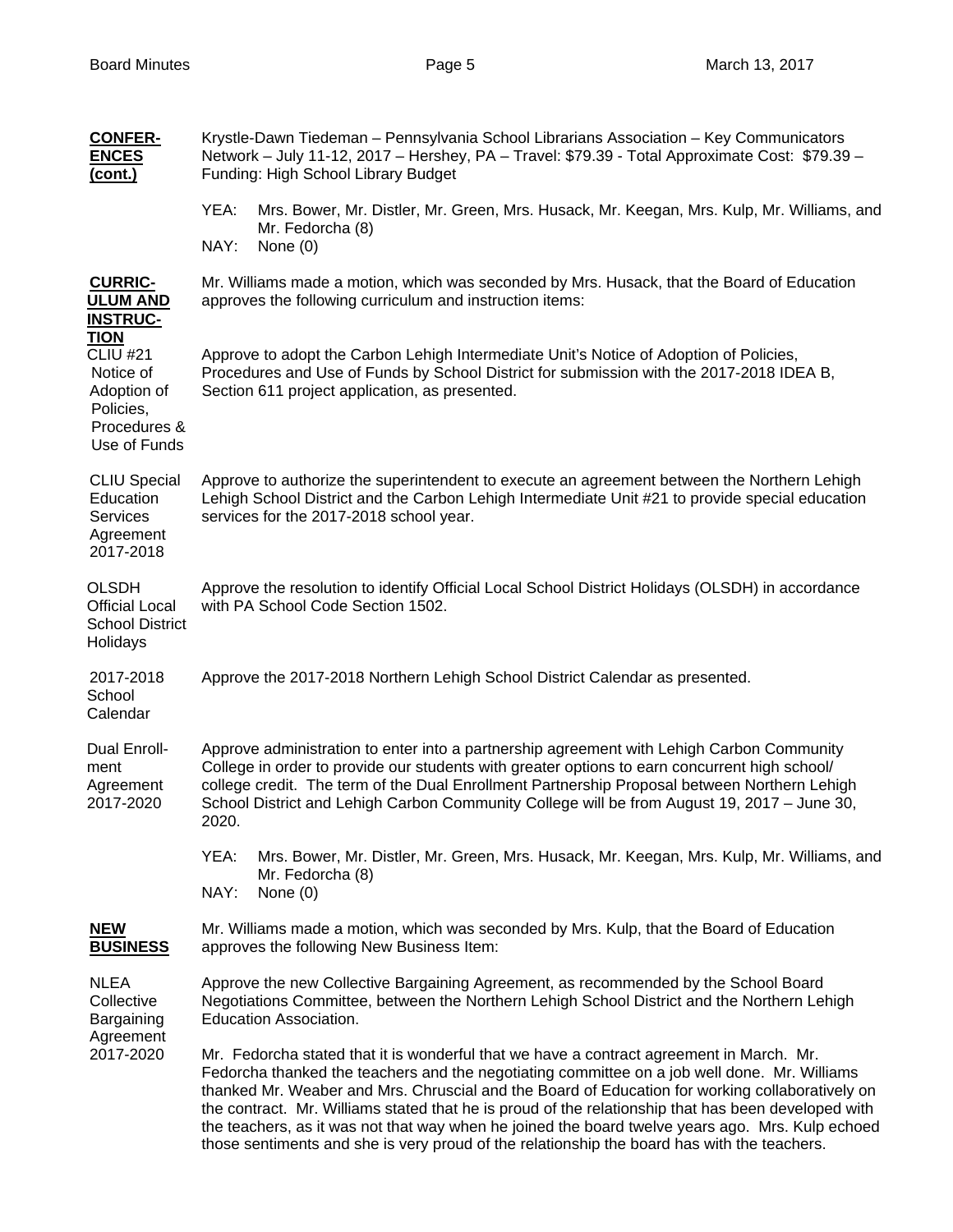- YEA: Mrs. Bower, Mr. Distler, Mr. Green, Mrs. Husack, Mr. Keegan, Mrs. Kulp, Mr. Williams, and Mr. Fedorcha (8)
- NAY: None (0)

#### **NEW** Mr. Fedorcha read Mr. Michaels' letter of retirement resignation. With regrets, Mr. Distler made a **BUSINESS** motion, which was seconded by Mr. Keegan, that the Board of Education, approves the following New Business Item:

Retirement With regret, accept the retirement resignation of Michael W. Michaels from his position as Resignation Superintendent of Northern Lehigh School District, effective June 30, 2017. Mr. Michaels will M.Michaels retire on June 30, 2017 after 9 years of service at Northern Lehigh School District. He requests that all applicable benefits to which he is entitled be granted upon the implementation of his retirement.

> YEA: Mrs. Bower, Mr. Distler, Mr. Green, Mrs. Husack, Mr. Keegan, Mrs. Kulp, Mr. Williams, and Mr. Fedorcha (8)

NAY: None (0)

- **FINANCIAL** Mrs. Kulp made a motion, which was seconded by Mrs. Husack, that the Board of Education approves the following financial items:
- Financial Approve the following financial reports: Reports General Fund Account months of January & February, 2017 NLMS Student Activities Account months of January & February, 2017 NLHS Student Activities and Scholarship Account months of January & February, 2017
- List of **Approve the Following List of Bills:** Bills General Fund months of February & March, 2017 Cafeteria Fund months of February & March, 2017 Refreshment Stand month of February, 2017

Berks County Authorize administration to renew an agreement through June 30, 2019 with Berks County IU Tax Service Intermediate Unit for tax bill services related to the 2017 and 2018 tax years. 2017-2019

Exterior Door Authorize administration to solicit bids to replace eight sets of exterior doors at the High School HS Bids to be completed during the summer of 2017. This project is part of the 2017-2018 general fund budget.

Hilltop Sales Authorize administration to purchase a John Deere zero turn mower from Hilltop Sales and Service John Deere for \$11,114.24. Hilltop Sales and Service is a member of the Pennsylvania State Contract Pricing – Zero Turn CoStars. This project will be paid from the 2016-2017 Long Range Equipment budget. Mower

Simplex Authorize administration to purchase equipment from Simplex to upgrade the fire alarm system at PE Fire Alarm Peters Elementary School at a cost of \$22,980.00. This project is part of the 2017-2018 general fund Upgrade budget and will be completed during the summer of 2017.

Tax Collector Approve the attached resolution establishing the compensation for the Northern Lehigh School District Compensat- elected qualified tax collectors for the next four-year term of office commencing January, 2018 through ion 2018-2021 December, 2021.

> YEA: Mrs. Bower, Mr. Distler, Mr. Green, Mrs. Husack, Mr. Keegan, Mrs. Kulp, Mr. Williams, and Mr. Fedorcha (8) NAY: None (0)

#### **CORRESP-** Mr. Williams announced that a letter was received from State Representative Zachary Mako's **ONDENCE** office regarding an open house on April 7<sup>th</sup> in his Northampton Office and April 12<sup>th</sup> in his Slatington Office.

**INFOR-** Minutes of the Lehigh Carbon Community College Board of Trustees meetings held on February 2,